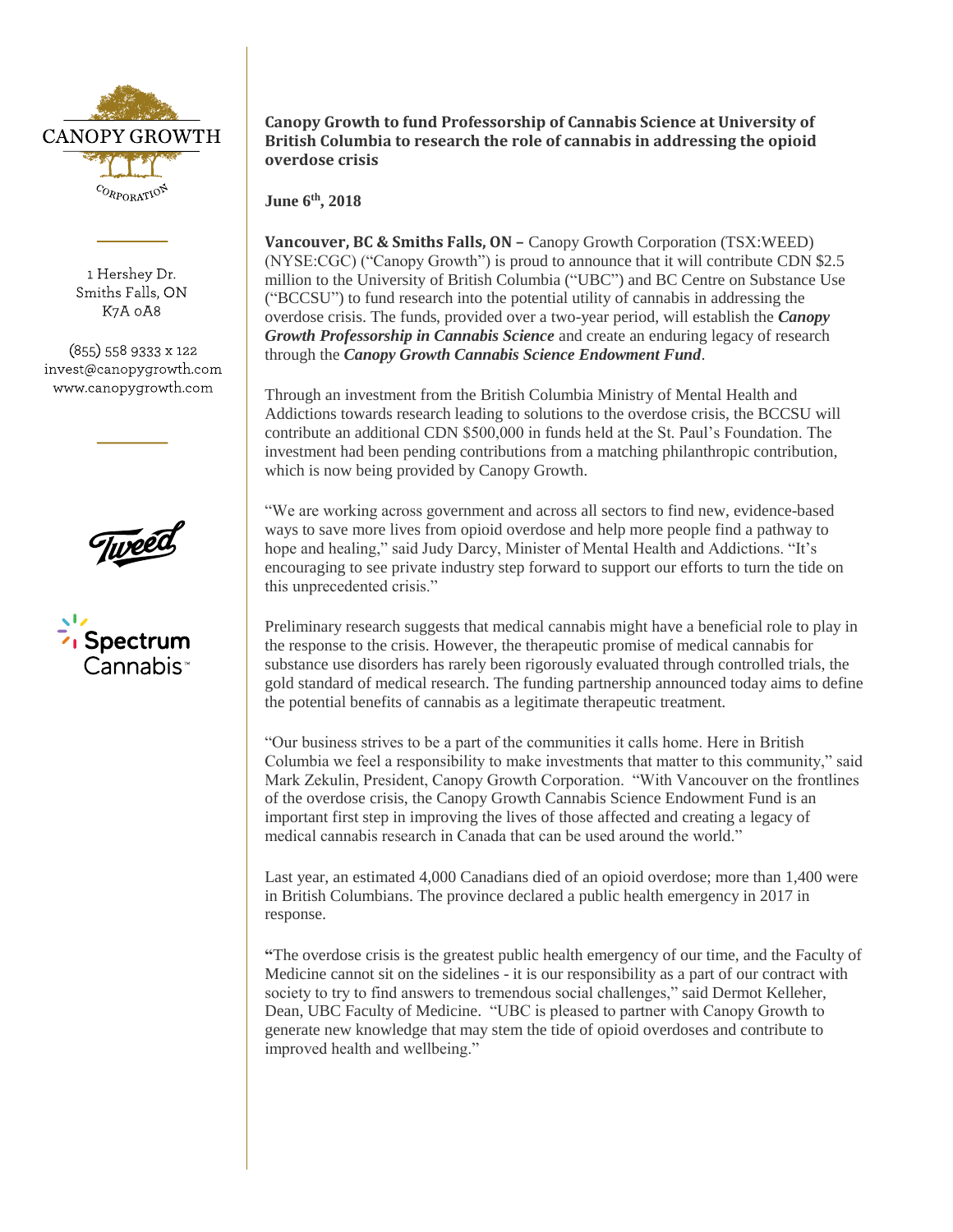The development and support of a professorship in medical cannabis research is a key approach to understanding and identifying ways to address the complex issues of substance use and addiction, and how medical cannabis may impact both.

Today's funding announcement continues Canopy Growth's proud tradition of Corporate Social Responsibility ("CSR") and dedication to medical research. Last week, [the](https://www.newswire.ca/news-releases/dr-mark-ware-joins-canopy-growth-corporation-as-chief-medical-officer-683849601.html)  [Company announced](https://www.newswire.ca/news-releases/dr-mark-ware-joins-canopy-growth-corporation-as-chief-medical-officer-683849601.html) that Dr. Mark Ware, a leading researcher in the cannabis field, will join the senior leadership team at Canopy Growth as Chief Medical Officer. The Company has also [recently announced](https://www.newswire.ca/news-releases/canopy-growth-enters-agreement-to-acquire-outstanding-shares-of-research-arm-canopy-health-innovations-682646891.html) that it intends to acquire all outstanding shares in its affiliated cannabis research arm, Canopy Health Innovations Inc. Together, these strengthen Canopy Growth's rapidly evolving ability to coordinate, research and develop sophisticated cannabis medicines capable of improving patients' lives and provide further clinical evidence for healthcare practitioners and governments in Canada and around the world.

Until today Canopy Growth's CSR initiatives have addressed the societal impacts of cannabis by funding awareness and education initiatives. This is true of Canopy Growth's support for education and responsible driving campaigns in partnership with the Canadian Drug Policy Coalition and MADD Canada and it is true for Canopy Growth's support for youth education tools being developed by Parents Action on Drugs based on research by Canadian Students for Sensible Drug Policy.

The initiative announced today aims to reduce harms other drugs cause Canadian society and define the potential benefits cannabis has as a legitimate therapeutic treatment.

All parts of North America, specifically British Columbia, need support and resources to address the overdose crisis. Physicians, researchers and policy makers are calling for research on the potential of cannabis for substance use disorders. Canopy Growth and UBC are responding.

Here's to Future Growth.

Contact:

Caitlin O'Hara Media Relations [Caitlin.ohara@canopygrowth.com](mailto:Caitlin.ohara@canopygrowth.com) 613-291-3239

Investor Relations Tyler Burns [Tyler.burns@canopygrowth.com](mailto:Tyler.burns@canopygrowth.com) 855-558-9333 ex 122

Director: Bruce Linton [tmx@tweed.com](mailto:tmx@tweed.com)